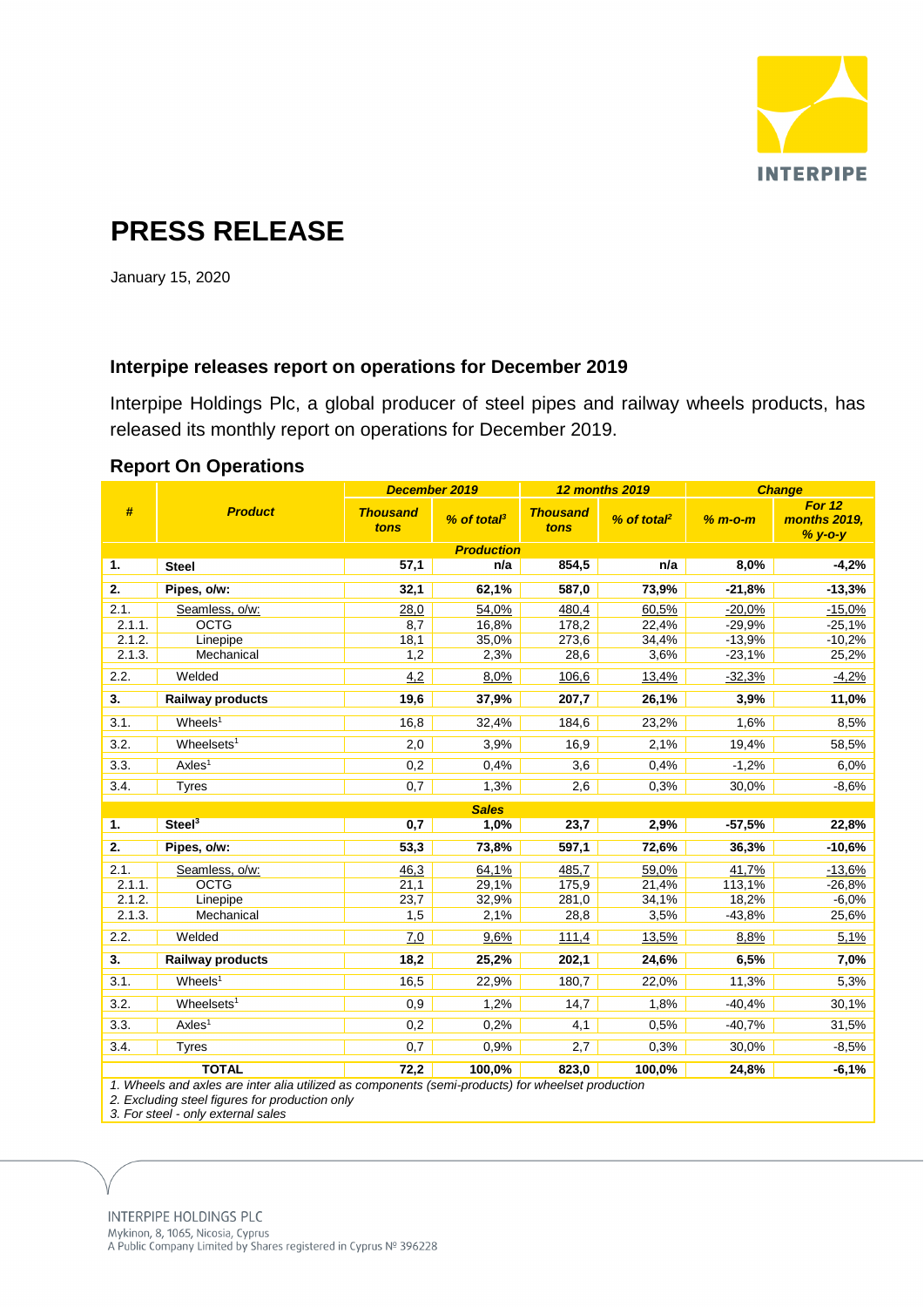

# **Regional Sales Data. Pipe products**



# **Regional Sales Data. Railway products**